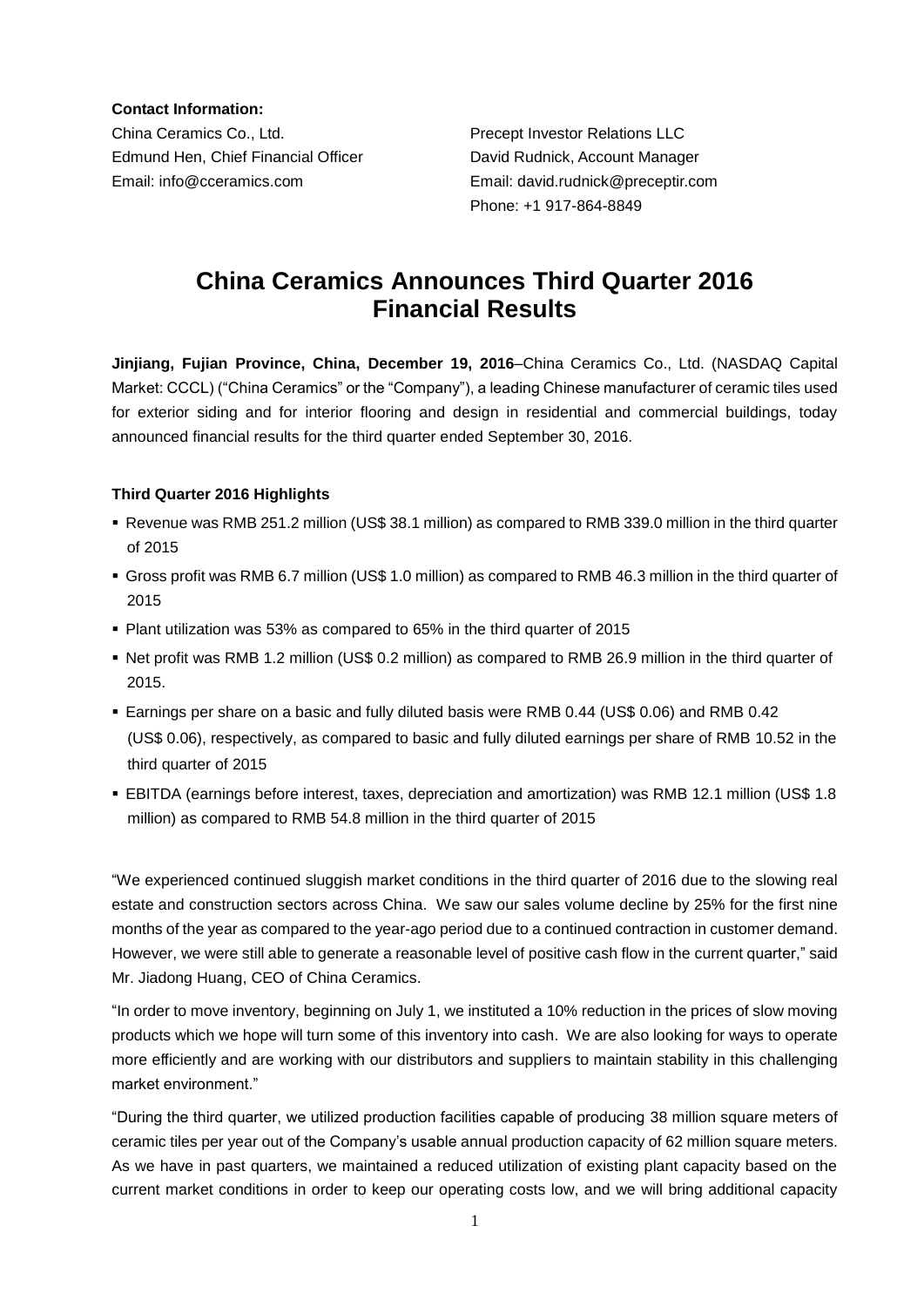online as the business environment improves."

"For the remainder of 2016 and into the first half of 2017, we anticipate continued challenging market conditions due to there being excess real estate for sale in many of China's cities and an overabundance of building materials inventories. In the long-term, we believe that the current retrenchment will moderate and reach an inflection point and we will return to a more moderate growth environment as real estate development and construction continue to be important components to China's economy. We are well positioned to capitalize on opportunities in our sector relative to our competition and believe that we can be adaptive so as to optimize our success during these challenging times," concluded Chairman and Chief Executive Officer Jiadong Huang.

## **Third Quarter 2016 Results**

**Revenue** for the third quarter ended September 30, 2016 was RMB 251.2 million (US\$ 38.1 million) as compared to RMB 339.0 million for the third quarter ended September 30, 2015. The year-over-year decrease in revenue was due to a 17.3% decrease in sales volume to 9.1 million square meters of ceramic tiles in the third quarter of 2016 from 11.0 million square meters in the third quarter of 2015 and a 10.7% decrease in average selling price in the third quarter of 2016 to RMB 27.6 (US\$ 4.1) as compared to RMB 30.9 for the third quarter of 2015.

**Gross profit** for the third quarter ended September 30, 2016 was RMB 6.7 million (US\$ 1.0 million) as compared to RMB 46.3 million for the third quarter of 2015. The gross profit margin was 2.7% for the third quarter ended September 30, 2016 compared to 13.7% for the third quarter of 2015. The year-over-year reduction in gross profit margin was primarily due to (i) the 10.7% decrease in the average selling price of the Company's ceramic tiles attributable to our having instituted a 10% reduction in the selling prices of slow moving inventory beginning on July 1, 2016 due to challenging market conditions, and (ii) an RMB 16.8 million write-down of inventory in the third quarter of 2016.

**Other income** for the third quarter ended September 30, 2016 was RMB 3.6 million (US\$ 0.5 million), as compared to RMB 0.2 million for the third quarter of 2015. The year-over-year increase in other income was primarily due to RMB 3.5 million of rental income received by the Company for leasing out one of its production lines from its Hengdali facility pursuant to an eight-year lease contract.

**Selling and distribution expenses** for the third quarter ended September 30, 2016 were RMB 2.8 million (US\$ 0.4 million) as compared to RMB 2.7 million in the third quarter of 2015. The year-over-year increase in selling and distribution expenses was primarily due to an RMB 0.4 million increase in advertising expenses which was offset by a RMB 0.25 million decrease in travelling and entertainment expenses.

**Administrative expenses** for the third quarter ended September 30, 2016 were RMB 5.5 million (US\$ 0.8 million) as compared to RMB 4.6 million in the third quarter of 2015. The year-over-year increase in administrative expenses was primarily due to an RMB 1.0 million increase in consulting and auditing fees.

**Other expenses** for the third quarter ended September 30, 2016 were RMB 1.0 million (US\$ 0.1 million) as compared to RMB 1.3 million for the third quarter of 2015.

**Profit from operations before taxation** for the third quarter ended September 30, 2016 was RMB 0.9 million (US\$ 0.1 million) as compared to RMB 36.6 million of profit from operations before taxation in the third quarter of 2015. The year-over-year decrease in profit from operations before taxation was the result of the year-over-year decrease in gross profit in the current quarter as compared to the year-ago quarter offset somewhat by Other Income.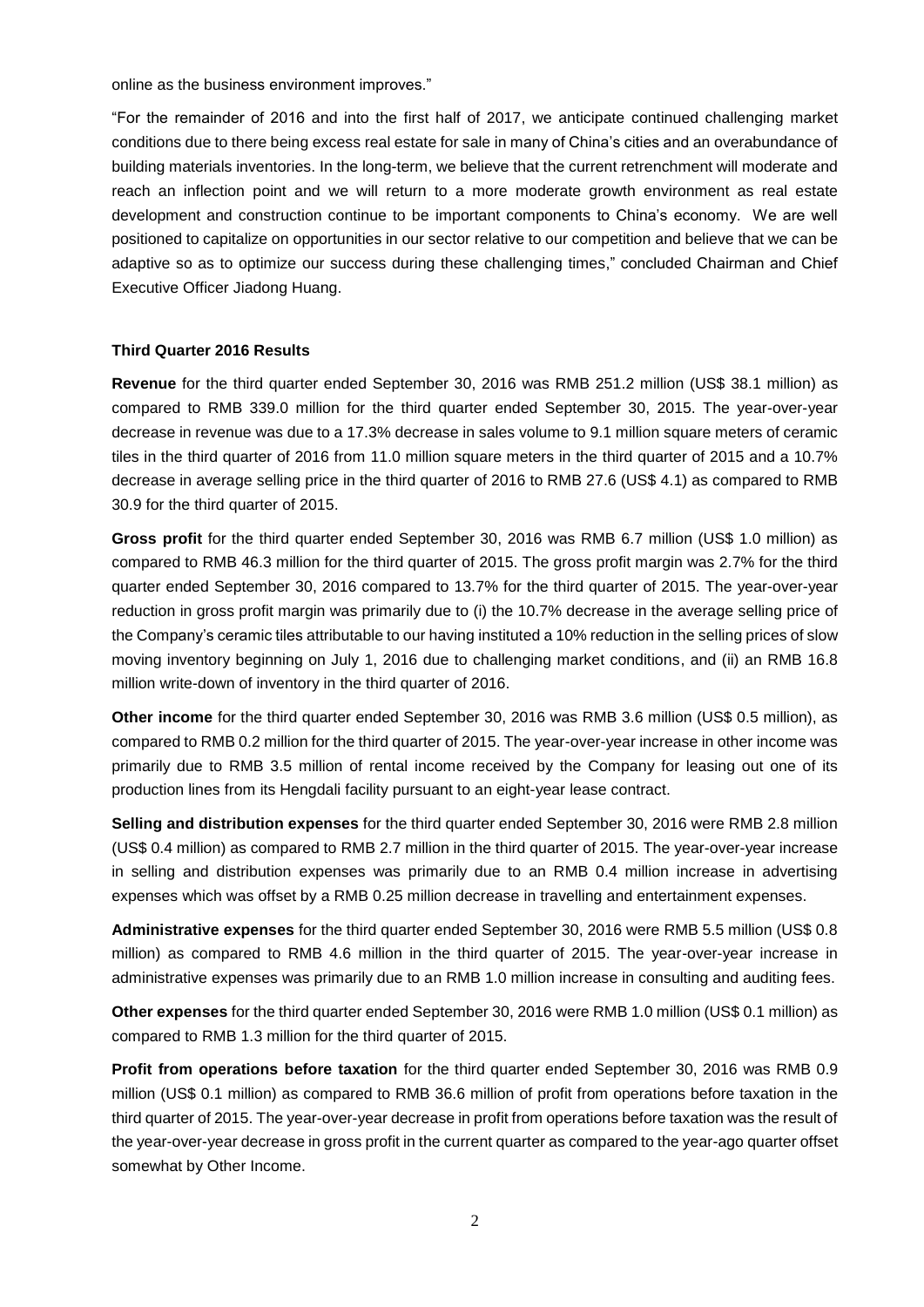**Net profit** for the third quarter ended September 30, 2016 was RMB 1.2 million (US\$ 0.2 million) as compared to RMB 26.9 million of net profit for the third quarter ended September 30, 2015.

**Earnings per share** for the third quarter ended September 30, 2016 on a basic and fully diluted basis were RMB 0.44 (US\$ 0.06) and RMB 0.42 (US\$ 0.06), respectively, as compared to basic and fully diluted earnings per share of RMB 10.52 in the third quarter of 2015 (as adjusted for the one for eight reverse split in June 2016). Basic and fully diluted per share calculations for the third quarter of 2016 was computed using 2.7 million and 2.9 million ordinary shares outstanding, respectively, and the basic and fully diluted per share calculation for the third quarter of 2015 was computed using 2.6 million ordinary shares outstanding (as adjusted for the one for eight reverse stock split in June 2016).

**EBITDA** for the third quarter ended September 30, 2016 was RMB 12.1 million (US\$ 1.8 million) as compared to RMB 54.8 million for the third quarter ended September 30, 2015. For a detailed reconciliation of EBITDA, a non-GAAP measure to its nearest GAAP equivalent, please see the financial tables at the end of this release.

### **Nine Months 2016 Financial Results**

Revenue for the nine months ended September 30, 2016 was RMB 591.8 million (US\$ 90.0 million), as compared to RMB 808.8 million for the nine months ended September 30, 2015. Gross profit was RMB 57.0 million (US\$ 8.7 million), as compared to RMB 95.9 million in the nine months ended September 30, 2015. The gross profit margin was 9.6% as compared to 11.9% in the same period of 2015. Other income was RMB 11.8 million (US\$ 1.8 million), as compared to RMB 0.6 million in the same period of 2015. Selling expenses were RMB 9.9 million (US\$ 1.5 million), as compared to RMB 8.2 million in the same period of 2015. Administrative expenses were RMB 17.3 million (US\$ 2.6 million), as compared to RMB 15.6 million for the same period of 2015. Other expenses were RMB 5.4 million (US\$ 0.8 million), as compared to RMB 2.0 million in the same period of 2015. Net profit for the nine months ended September 30, 2016 was RMB 30.7 million (US\$ 4.7 million), as compared to net profit of RMB 48.9 million for the same period of 2015. Earnings per basic share and earnings per fully diluted share were RMB 11.18 (US\$ 1.70) and RMB 10.58 (US\$ 1.61), respectively, for the nine months ended September 30, 2016, as compared to earnings per basic and fully diluted share of RMB 19.14 in the same period of 2015 (as adjusted for the one for eight reverse stock split in June 2016). Basic and fully diluted per share calculations for the third quarter of 2016 was computed using 2.7 million and 2.9 million ordinary shares outstanding, respectively, and the basic and fully diluted per share calculation for the third quarter of 2015 was computed using 2.6 million ordinary shares outstanding (as adjusted for the one for eight reverse stock split in June 2016).

#### **Third Quarter 2016 Statements of Selected Financial Position Items**

- Cash and bank balances were RMB 25.6 million (US\$ 3.8 million) as of September 30, 2016, compared with RMB 0.5 million as of December 31, 2015. The increase in cash and bank balances of RMB 25.1 million was primarily the result of net cash flow generated from operating activities of RMB 17.9 million for the first nine months of 2016.
	- Short-term bank borrowings was nil as of September 30, 2016, as compared to RMB 40.1 million as of December 31, 2015.
	- Inventory turnover was 144 days as of September 30, 2016, as compared with 131 days as of December 31, 2015. The increase in inventory turnover days was primarily due to the 25.0% decrease in sales volume in the first nine months of 2016 to 19.8 million square meters of ceramic tiles, as compared to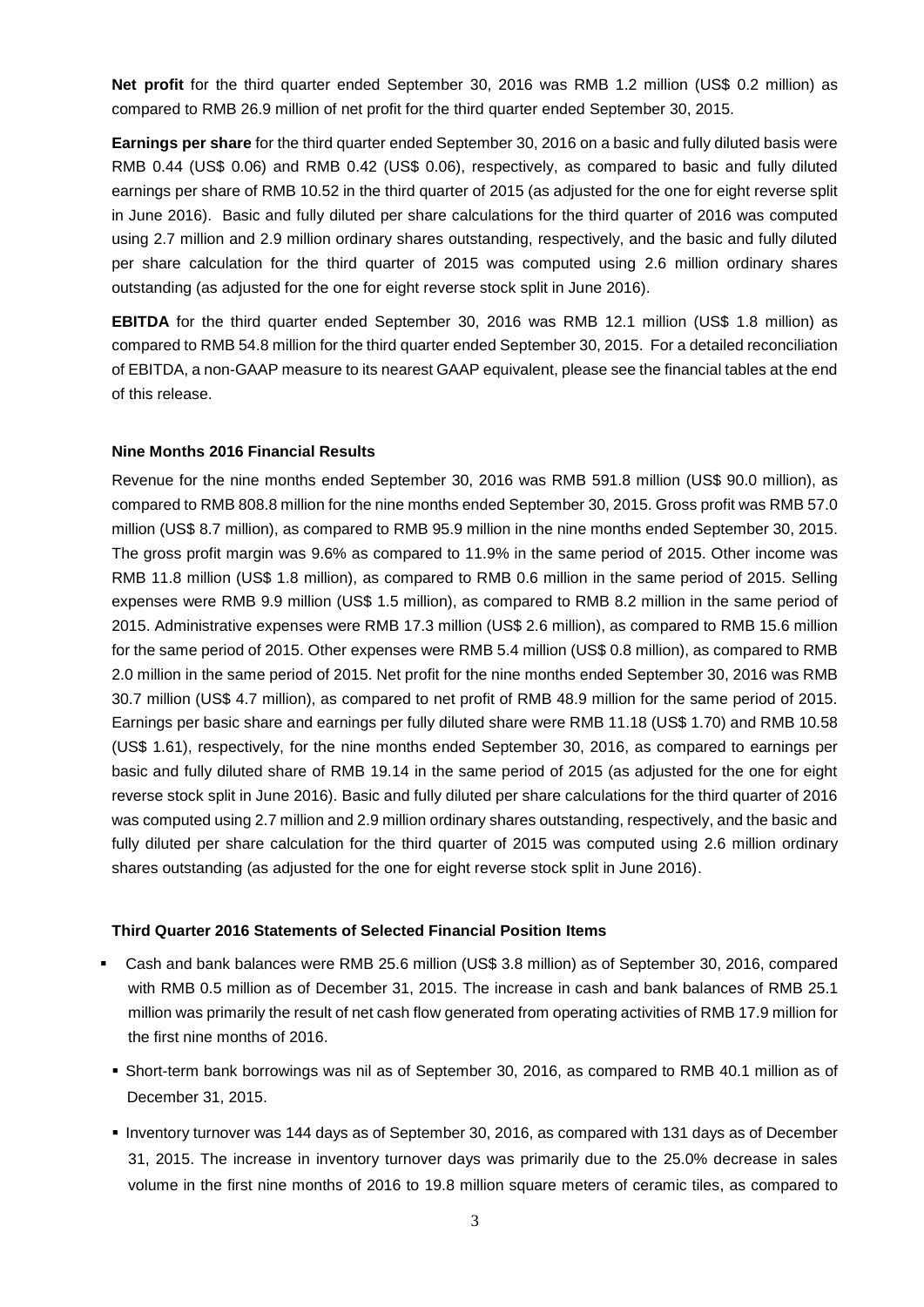26.4 million square meters of ceramic tiles in the first nine months of 2015. The Company believes that the currently challenging economic environment has caused a lower inventory turnover than normal and the Company will make a continuous effort to deplete the slow-moving stocks.

- Trade receivables turnover, net of value added tax, was 236 days as of September 30, 2016, as compared with 163 days as of December 31, 2015. The increase in trade receivables turnover days was primarily due to the difficult economic environment which has prompted us to offer extended credit terms to certain customers resulting in a higher trade receivables turnover figure than normal. The Company believes that it has sound relationships with its customers and that it will not experience difficulties associated with collections from these accounts.
- Trade payables turnover, net of value added tax, was 99 days as of September 30, 2016 compared with 70 days as of December 31, 2015. The average turnover days was within the normal credit period of one to four months granted by our suppliers. The increase in trade payables turnover days was primarily due to the higher trade receivables turnover days as well as the Company having slightly extended its repayment period to its suppliers.

## **Liquidity and Capital Resources**

**Cash flow generated from operating activities** was RMB 22.0 million (US\$ 3.3 million) for the quarter ended September 30, 2016, as compared to cash used in operating activities of RMB 28.3 million in the same period in 2015. The year-over-year change of RMB 50.3 million was mainly caused by: (i) profit before taxation of RMB 0.9 million for the quarter ended September 30, 2016, compared to a profit before taxation of RMB 36.6 million for the same period last year and (ii) an increase in trade receivables of RMB 58.0 million for the quarter ended Sep 30, 2016, compared to an increase of RMB 139.0 million in the same period last year.

**Cash flow generated from investing activities** was RMB 0.02 million (US\$ 0.002 million) for the quarter ended September 30, 2016, mainly due to interest received of RMB 0.02 million, compared to cash flow generated from investing activities of RMB 0.2 million in the same period of 2015.

**Cash flow generated from financing activities** was RMB 1.1 million (US\$ 0.2 million) for the quarter ended September 30, 2016, due to the sale of RMB 1.1 million of shares, compared to cash flow used in financing activities of RMB 1.4 million for the same period of 2015.

## **Plant Capacity and Capital Expenditures Update**

In March 2016, the Company entered into an eight-year contract to lease out one of the production lines from its Hengdali facility. The production line has the capacity to produce approximately 10 million square meters of ceramic tiles annually. The term of the contract is from March 1, 2016 to February 29, 2024, and the contract stipulates for the receipt of rental income of RMB 15.0 million per year, including 6% value added tax. The Company believes that it is prudent to generate income from its unused production capacity from a third party rather than let it remain idle.

Therefore, for the term of the eight-year lease, the Company may only produce up to 20 million square meters of ceramic tiles from its Hengdali facility, and its maximum annual production capacity has been effectively reduced from 72 million square meters of ceramic tiles to 62 million square meters of ceramic tiles attributable to the lease.

For the third quarter of 2016, we utilized plant capacity capable of producing 38 million square meters of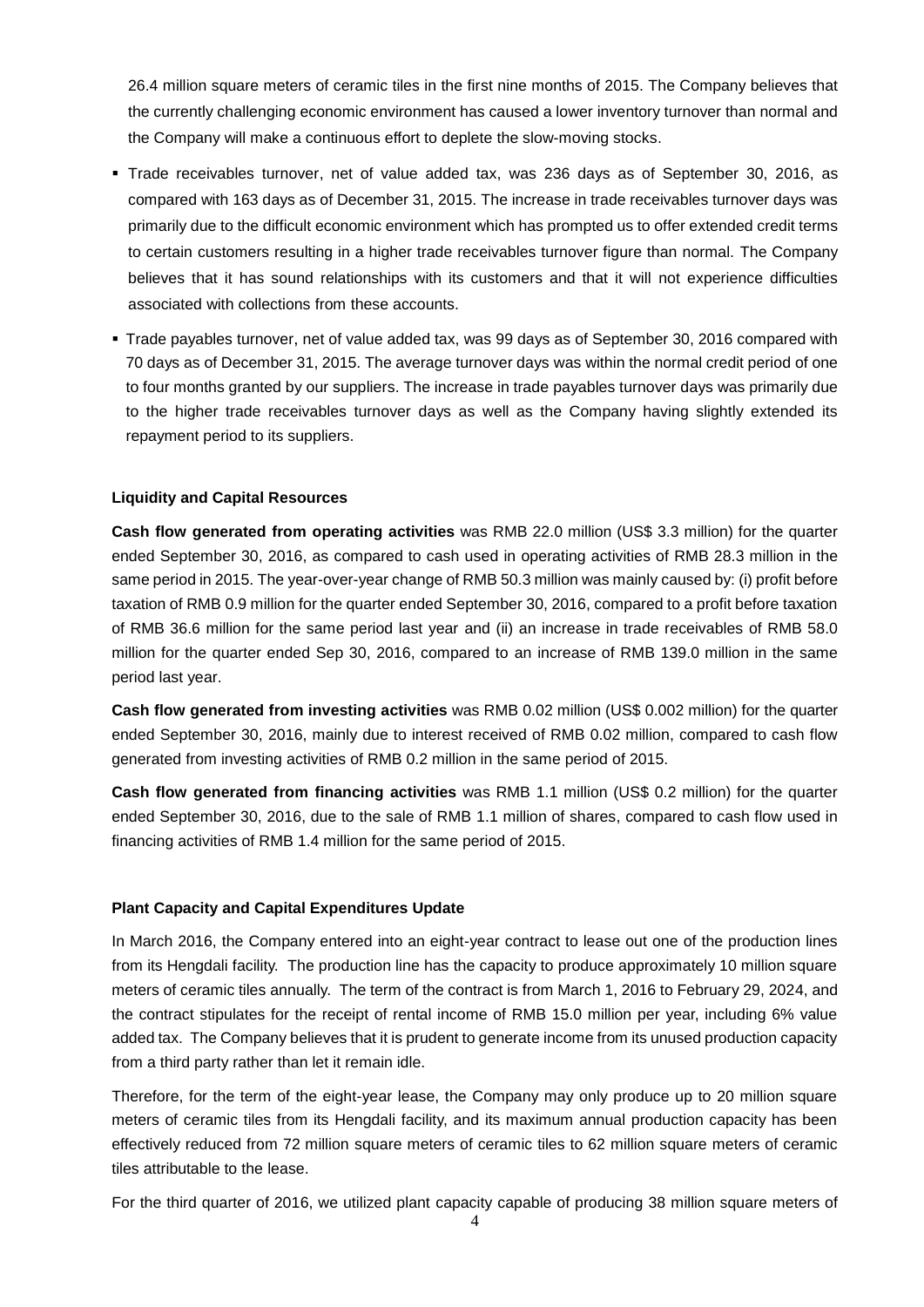ceramic tiles annually out of a total annual production capacity of 72 million square in the third quarter meters (of which we are leasing 10 million square meters of production capacity to a third party). This represents a decrease in plant capacity utilization from the third quarter of 2015, when we utilized plant capacity capable of producing 47 million square meters of ceramic tiles annually.

Our Hengda facility has an annual production capacity of 42 million square meters of ceramic tiles and we utilized annual capacity capable of producing 19 million square meters of ceramic tiles in the third quarter of 2016. This compares to our utilization of annual capacity capable of producing 29 million square meters of ceramic tiles at our Hengda facility in the third quarter of 2015. Our Hengdali facility has an annual production capacity of 30 million square meters (of which we are leasing 10 million square meters of production capacity to a third party) and we utilized annual capacity capable of producing 19 million square meters of ceramic tiles at our Hengdali facility in the third quarter of 2016. This compares to our utilization of annual capacity capable of producing 18 million square meters of ceramic tiles in the third quarter of 2015. We will bring our unused production capacity online as customer demand dictates and when there are signs of improvement in China's real estate and construction sectors.

We review the level of capital expenditures throughout the year and make adjustments subject to market conditions. Although business conditions are subject to change, we anticipate a low level of capital expenditures for the remainder of 2016 other than those associated with minimal upgrades, small repairs and the maintenance of equipment. Looking ahead to 2017, we also anticipate a low level of capital expenditures given our generally upgraded plant and equipment and the currently challenging market conditions.

### **Business Outlook**

In the third quarter of 2016, we experienced a contraction in our sales volume compared to the third quarter of 2015 due to the effects of a continued slowdown in China's construction sector. In the third quarter of 2016, the Company's sales volume was 9.1 million square meters of ceramic tiles, a decrease 17.3% as compared to sales volume of 11.0 million square meters of ceramic tiles in the year-ago quarter. For the first nine months of 2016, sales volume was 19.8 million square meters of ceramic tiles, a decrease of 25.0% as compared to sales volume of 26.4 million square meters for the first nine months of 2015. The current quarter's period over year-ago period decline in sales volume was the fourth in a row, and it was the sixth quarter out of the last seven quarters of period over year-ago period declines.

In addition, the challenging market environment has caused us to institute a 10% reduction in the prices of slow moving inventory on July 1, 2016. This was primarily the cause of a 10.7% decrease in the average selling price for all our products in the current quarter to RMB 27.6 per square meter of ceramic tile as compared to RMB 30.9 per square meter of ceramic tile in the year-ago quarter. This was the first decline in average selling price following eleven quarters of period over year-ago period increases. It was also the biggest such decline in three years which was then also due to an industry retrenchment. We attribute the current quarter's decrease in both sales volume and average selling price to continued difficult macroeconomic and real estate conditions in China.

We expect the currently challenging market conditions to continue for the remainder of this year and into next year as the pace of property construction has slowed substantially, especially for moderately priced residential units which are the core of our business. A further decline in new building projects is likely to occur as the Chinese government is intent upon restricting property-related investments to cool high property prices which have risen dramatically in China's largest cities as well as to reign in the borrowing that has occurred among property developers and the overweighting of mortgages in the banking sector.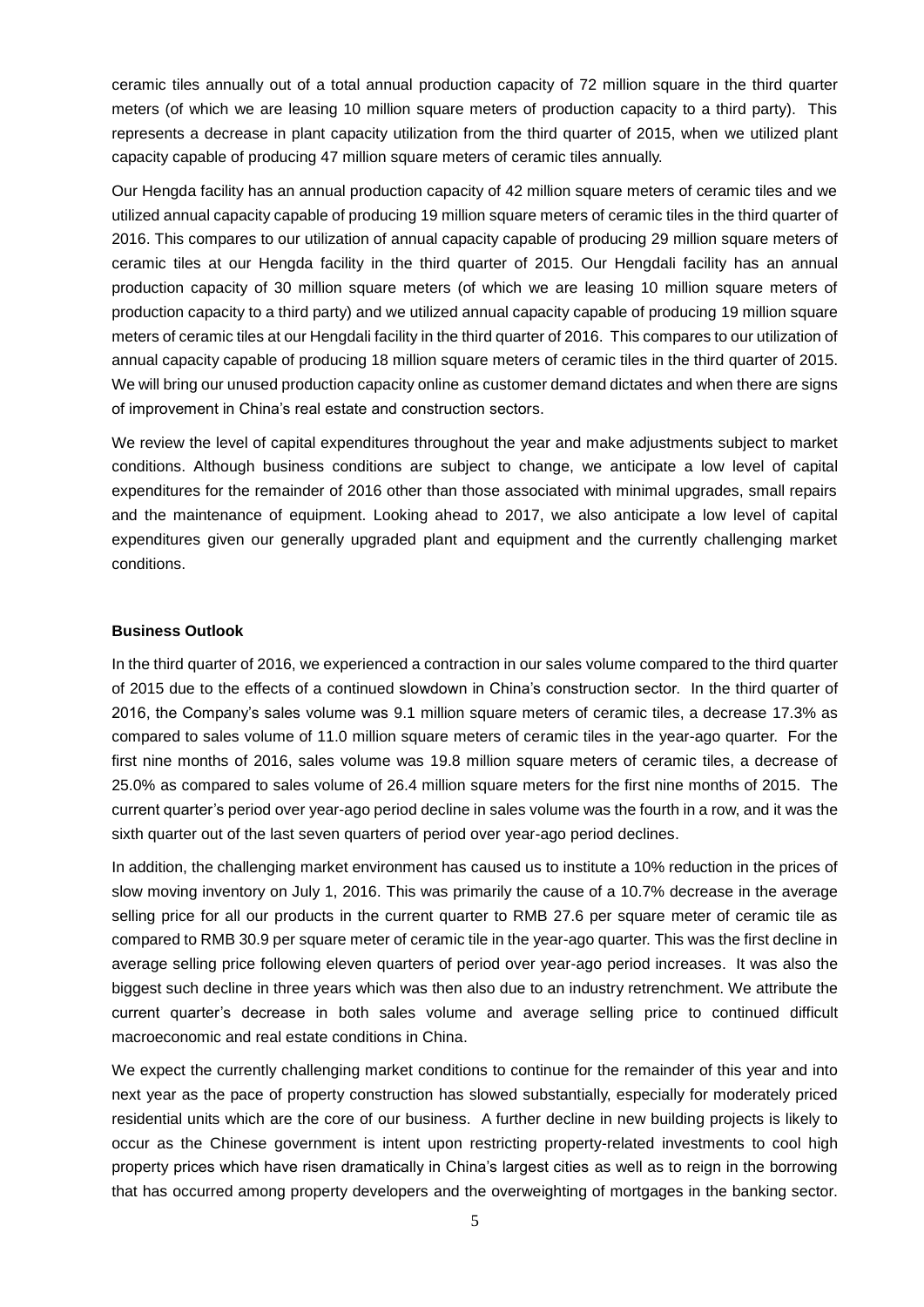However, additional land could be made available for development to rebalance supply and demand and to tamp down an increase in property prices in China's major cities.

Although a period of retrenchment has emerged in our sector, we believe that the building materials sector is sustainable in the long-term since the economic fundamentals for property development and construction are underpinned by the Chinese government's policy of urbanization. Overall, we expect lower growth in residential building as compared to what has occurred historically, especially in smaller cities that still have a large inventory of unsold properties.

We typically receive orders from customers two months in advance of production on a rolling basis. We enter into a dealership agreements with customers, and a sales or purchase contract each time a customer places an order. As of September 30, 2016, our backlog was approximately RMB 96.0 million (US\$ 14.4 million), which represents approximately the next two months of revenue as of the end of the third quarter. This compares to a backlog of approximately RMB 159.0 million as of September 30, 2015, a year-over-year decrease of 39.6%. Under normal circumstances, our backlog is an indicator of revenues that might be expected in the next quarter, though it is subject to change as a result of unforeseen business conditions and events including credit payment terms.

In our view, we are reasonably well positioned to weather the current headwinds caused by a downturn in China's construction industry due to our prominent name recognition, expertise, product customization, and ability to operate in a lean and efficient manner with best-in-class manufacturing facilities. We foresee a possible boost in the Chinese government's infrastructure spending on affordable and senior housing which could generate opportunities for our company. We will continue to be opportunistic and adaptive to the market environment and will seek to pursue new business opportunities in an attempt to countervail currently challenging market conditions.

### **Conference Call Information**

We will host a conference call at 8:00 am ET on Monday, December 19, 2016. Listeners may access the call by dialing +1 (866) 395-5819 five to ten minutes prior to the scheduled conference call time. International callers should dial +1 (706) 643-6986. The conference participant pass code is 26516335. A replay of the conference call will be available for 14 days starting from 11:00 am ET on December 19, 2016. To access the replay, dial +1 (855) 859-2056. International callers should dial +1 (404) 537-3406. The pass code is 26516335 for the replay.

### **About China Ceramics Co., Ltd.**

China Ceramics Co., Ltd. is a leading manufacturer of ceramic tiles in China. The Company's ceramic tiles are used for exterior siding, interior flooring, and design in residential and commercial buildings. China Ceramics' products, sold under the "Hengda" or "HD", "Hengdali" or "HDL", the "TOERTO" and "WULIQIAO" brands, and the "Pottery Capital of Tang Dynasty" brands, are available in over 2,000 style, color and size combinations and are distributed through a network of exclusive distributors as well as directly to large property developers. For more information, please visit [http://www.cceramics.com.](http://www.cceramics.com/)

### **Currency Convenience Translation**

The Company's financial information is stated in Renminbi ("RMB"). Translations of amounts from RMB into United States dollars ("US\$") in this earnings release are solely for the convenience of the readers and were calculated at the rate of US\$1.00 = RMB 6.6685. The exchange rate refers to the historical rate as set forth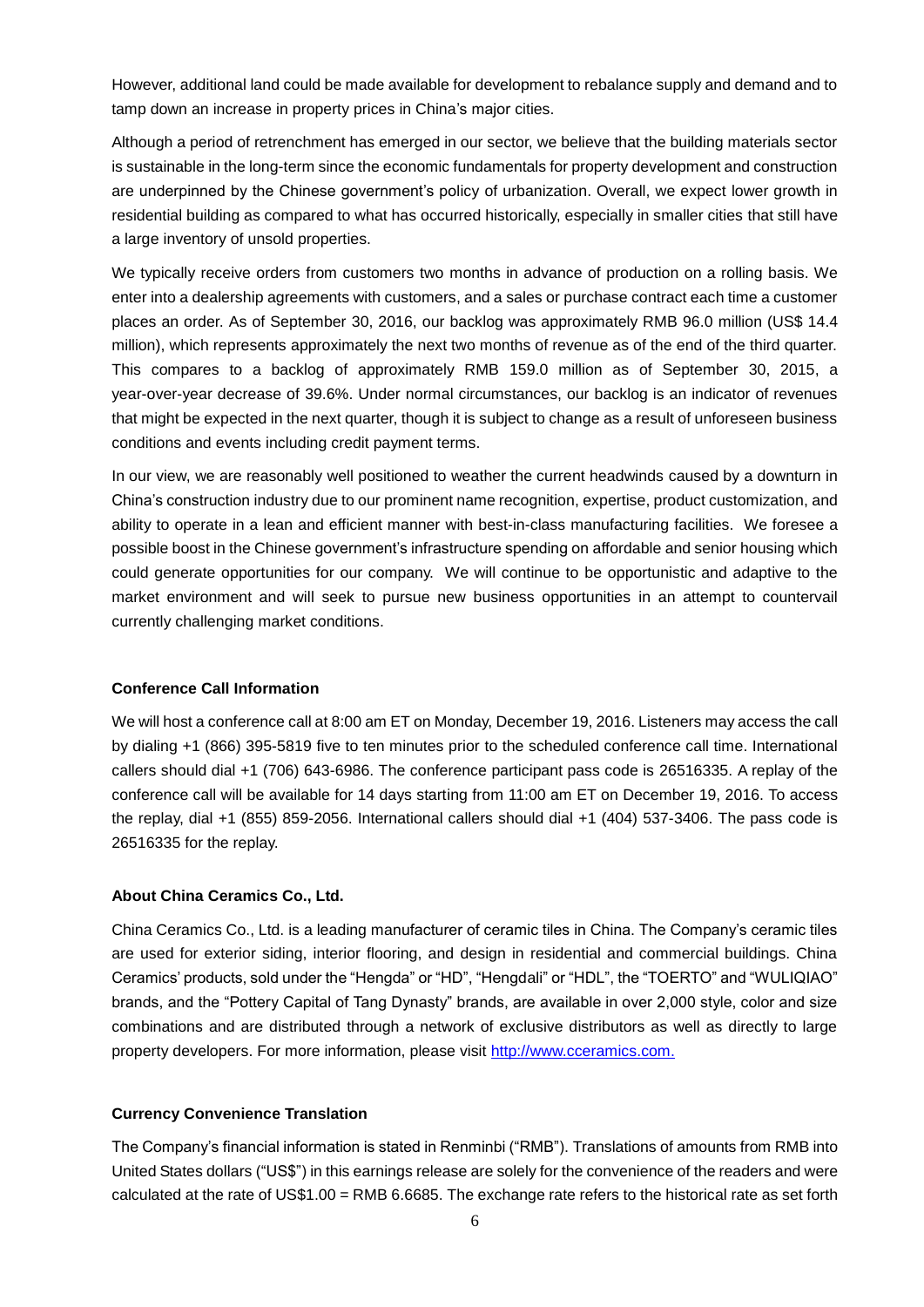in the H.10 statistical release published by [www.federalreserve.gov](http://www.federalreserve.gov/) on September 30, 2016. Such translations should not be construed as representations that RMB amounts could have been, or could be, converted realized or settled into US\$ at that rate on September 30, 2016 or any other rate.

### *Safe Harbor Statement*

*Certain of the statements made in this press release are "forward-looking statements" within the meaning and protections of Section 27A of the Securities Act of 1933, as amended, and Section 21E of the Securities Exchange Act of 1934, as amended. Forward-looking statements include statements with respect to our beliefs, plans, objectives, goals, expectations, anticipations, assumptions, estimates, intentions, and future performance, and involve known and unknown risks, uncertainties and other factors, which may be beyond our control, and which may cause the actual results, performance, capital, ownership or achievements of the Company to be materially different from future results, performance or achievements expressed or implied by such forward-looking statements. Forward-looking statements in this press release include, without limitation, the continued stable macroeconomic environment in the PRC, the PRC real estate and construction sectors continuing to exhibit sound long-term fundamentals, our ability to bring additional capacity online going forward as our business improves, our customers continuing to adjust to our product price increases, our ability to sustain our average selling price increases and to continue to build volume in the quarters ahead, and whether our enhanced marketing efforts will help to produce wider customer acceptance of the new price points. All statements other than statements of historical fact are statements that could be forward-looking statements. You can identify these forward-looking statements through our use of words such as "may," "will," "anticipate," "assume," "should," "indicate," "would," "believe," "contemplate," "expect," "estimate," "continue," "plan," "point to," "project," "could," "intend," "target" and other similar words and expressions of the future.*

*All written or oral forward-looking statements attributable to us are expressly qualified in their entirety by this cautionary notice, including, without limitation, those risks and uncertainties described in our annual report on Form 20-F for the year ended December 31, 2015 and otherwise in our SEC reports and filings. Such reports are available upon request from the Company, or from the Securities and Exchange Commission, including through the SEC's Internet website at http://www.sec.gov. We have no obligation and do not undertake to update, revise or correct any of the forward-looking statements after the date hereof, or after the respective dates on which any such statements otherwise are made.*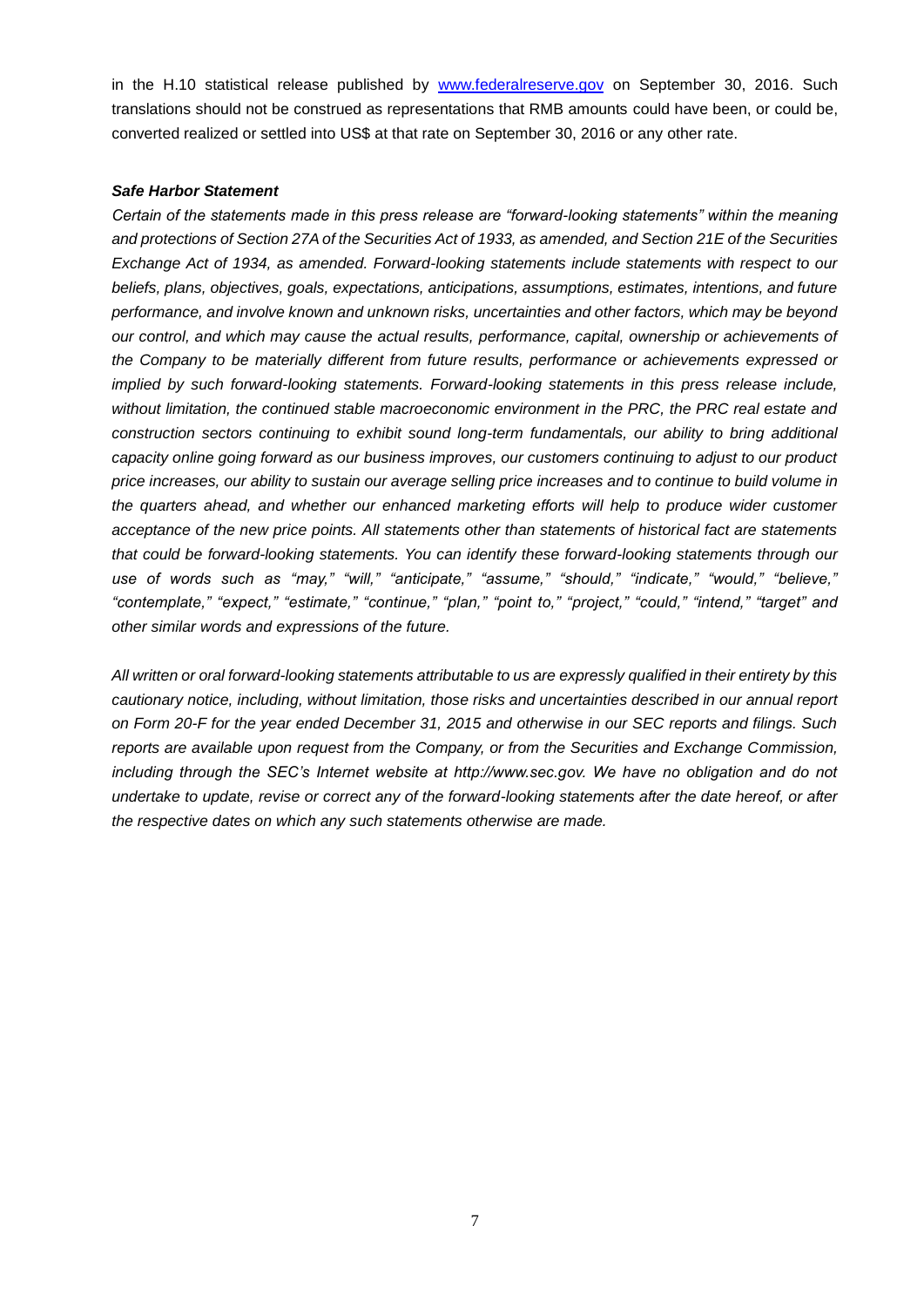## **FINANCIAL TABLES FOLLOW**

# **CHINA CERAMICS CO., LTD. AND ITS SUBSIDIARIES UNAUDITED CONDENSED CONSOLIDATED STATEMENTS OF FINANCIAL POSITION**

|                                                            | As of<br><b>September 30, 2016</b> |                      | <b>As of December</b><br>31, 2015 |  |
|------------------------------------------------------------|------------------------------------|----------------------|-----------------------------------|--|
|                                                            | <b>USD'000</b>                     | <b>RMB'000</b>       | <b>RMB'000</b>                    |  |
| <b>ASSETS AND LIABILITIES</b><br><b>Non-current assets</b> |                                    |                      |                                   |  |
| Property, plant and equipment<br>Investment property       | 5<br>$\overline{c}$                | <b>JEAP</b><br>1,907 | 40855                             |  |
| Land use rights                                            | $\overline{\mathbf{c}}$            | 1532                 | 1589                              |  |
| Deferred tax asset                                         | 2                                  | 1345                 | 984                               |  |
|                                                            | Ø                                  | 4536                 | 4528                              |  |
| <b>Current assets</b>                                      |                                    |                      |                                   |  |
| Inventories                                                | $\boldsymbol{\beta}$               | 2546                 | 30663                             |  |
| Trade receivables                                          | Ø                                  | 655660               | 50908                             |  |
| Other receivables and prepayments                          | 1                                  | 66                   | 1,530                             |  |
| Restricted cash                                            |                                    |                      | 462                               |  |
| Cash and bank balances                                     | 3                                  | 258                  | 5                                 |  |
|                                                            | 忽                                  | 925                  | 87772                             |  |
| <b>Current liabilities</b>                                 |                                    |                      |                                   |  |
| Trade payables                                             | 8                                  | 17097                | 10267                             |  |
| Accrued liabilities and other payables                     | 6                                  | 435                  | 3517                              |  |
| Interest-bearing bank borrowings                           |                                    |                      | 406                               |  |
| Amount owed to a related party                             | 5                                  | 336                  | 3966                              |  |
| Income tax payable                                         |                                    | 36                   | 528                               |  |
|                                                            | $\bf{B}$                           | 2504                 | 22476                             |  |
| <b>Net current assets</b>                                  | 68                                 | 720921               | 6296                              |  |
| <b>Non-current liabilities</b>                             |                                    |                      |                                   |  |
| Deferred tax liabilities                                   |                                    | 狐                    | 狐                                 |  |
| <b>Net assets</b>                                          | €                                  | 1,124893             | 1066340                           |  |
| <b>EQUITY</b>                                              |                                    |                      |                                   |  |
| Total shareholders' equity                                 | 忽                                  | 1,124893             | 1066840                           |  |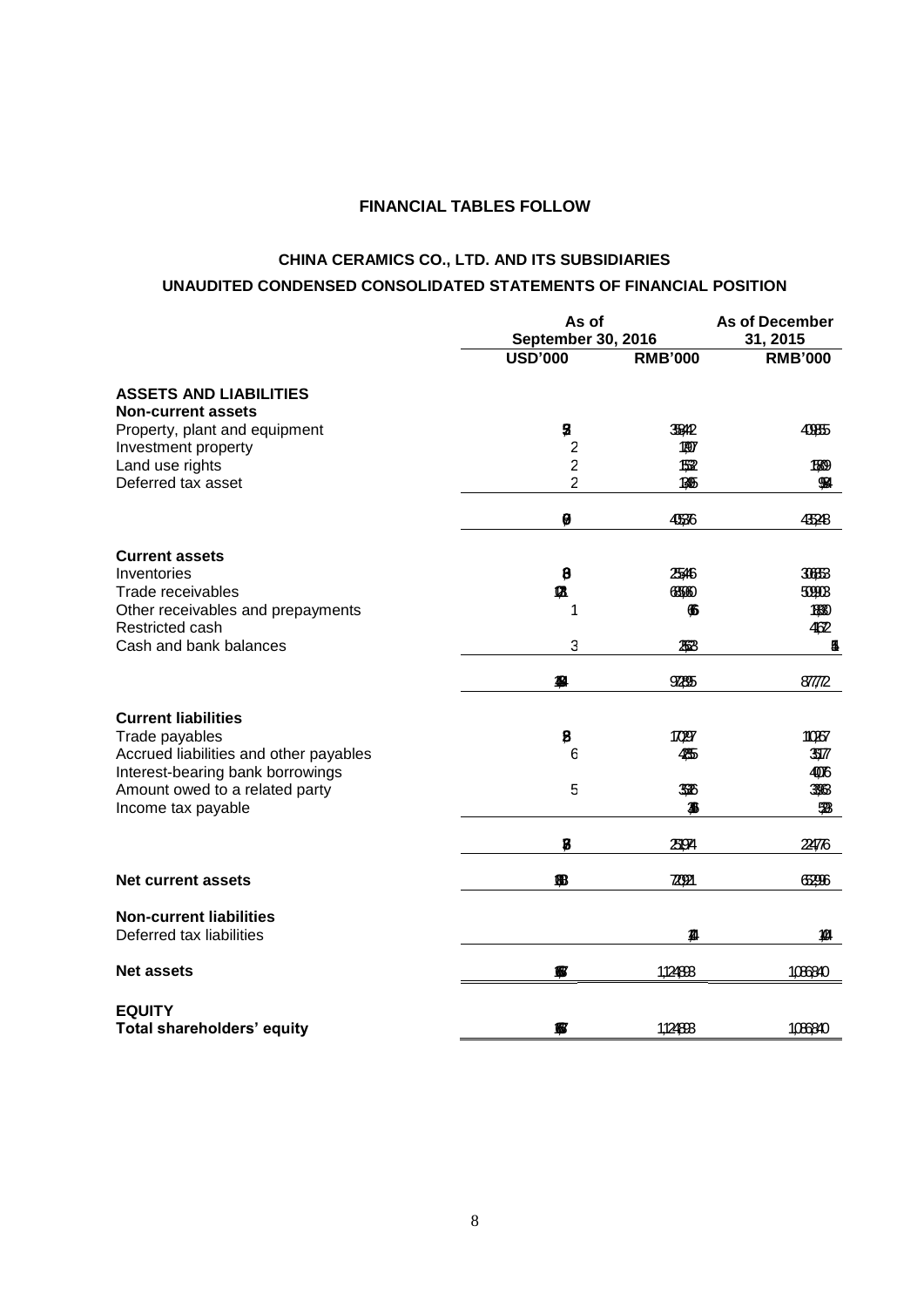### **CHINA CERAMICS CO., LTD. AND ITS SUBSIDIARIES UNAUDITED CONDENSED CONSOLIDATED STATEMENTS OF PROFIT OR LOSS**

|                                                                                                                                                        | Three months ended September 30,<br>2016<br>2015 |                         |                        |
|--------------------------------------------------------------------------------------------------------------------------------------------------------|--------------------------------------------------|-------------------------|------------------------|
|                                                                                                                                                        | <b>USD000</b>                                    | <b>RMB'000</b>          | <b>RMB'000</b>         |
| Revenue                                                                                                                                                | 385                                              | 翌                       | 3990                   |
| Cost of sales                                                                                                                                          | 0716                                             | (449)                   | <b>CERTIT</b>          |
| Gross profit                                                                                                                                           | Ø                                                | Ø                       | 483                    |
| Other income<br>Selling and distribution expenses<br>Administrative expenses<br>Finance costs<br>Realized and unrealized fair value gain on derivative | 5<br>₽<br>$\mathbf{\varrho}$                     | g<br>₿<br>$\ddot{\phi}$ | 两侧屏                    |
| financial instruments<br>Other expenses                                                                                                                |                                                  |                         | 傴                      |
| Profit before taxation<br>Income tax expense (credit)                                                                                                  |                                                  | 929<br>(285)            | 36,587<br>9,718        |
| Profit attributable to shareholders                                                                                                                    | 1                                                | 1,214                   | 26,869                 |
| <b>Earnings per share</b><br>Basic (USD/RMB)<br>Diluted (USD/RMB)                                                                                      | மை<br><b>SB</b>                                  | M<br>BM.                | RMB 10.52<br>RMB 10.52 |
| Weighted average number of ordinary shares outstanding<br>used in computing earnings per share<br>Basic<br><b>Diluted</b>                              | 2746021<br>20006                                 | 24621<br>2006           | 256655<br>256655       |

## **CHINA CERAMICS CO., LTD. AND ITS SUBSIDIARIES SALES VOLUME AND AVERAGE SELLING PRICE (UNAUDITED)**

|                                             | Three months ended September 30, |            |  |
|---------------------------------------------|----------------------------------|------------|--|
|                                             | 2016                             | 2015       |  |
|                                             |                                  |            |  |
| Sales volume (square meters)                | 9.092.715                        | 10.965.093 |  |
| Average Selling Price (in RMB/square meter) | 27.6                             | 30.9       |  |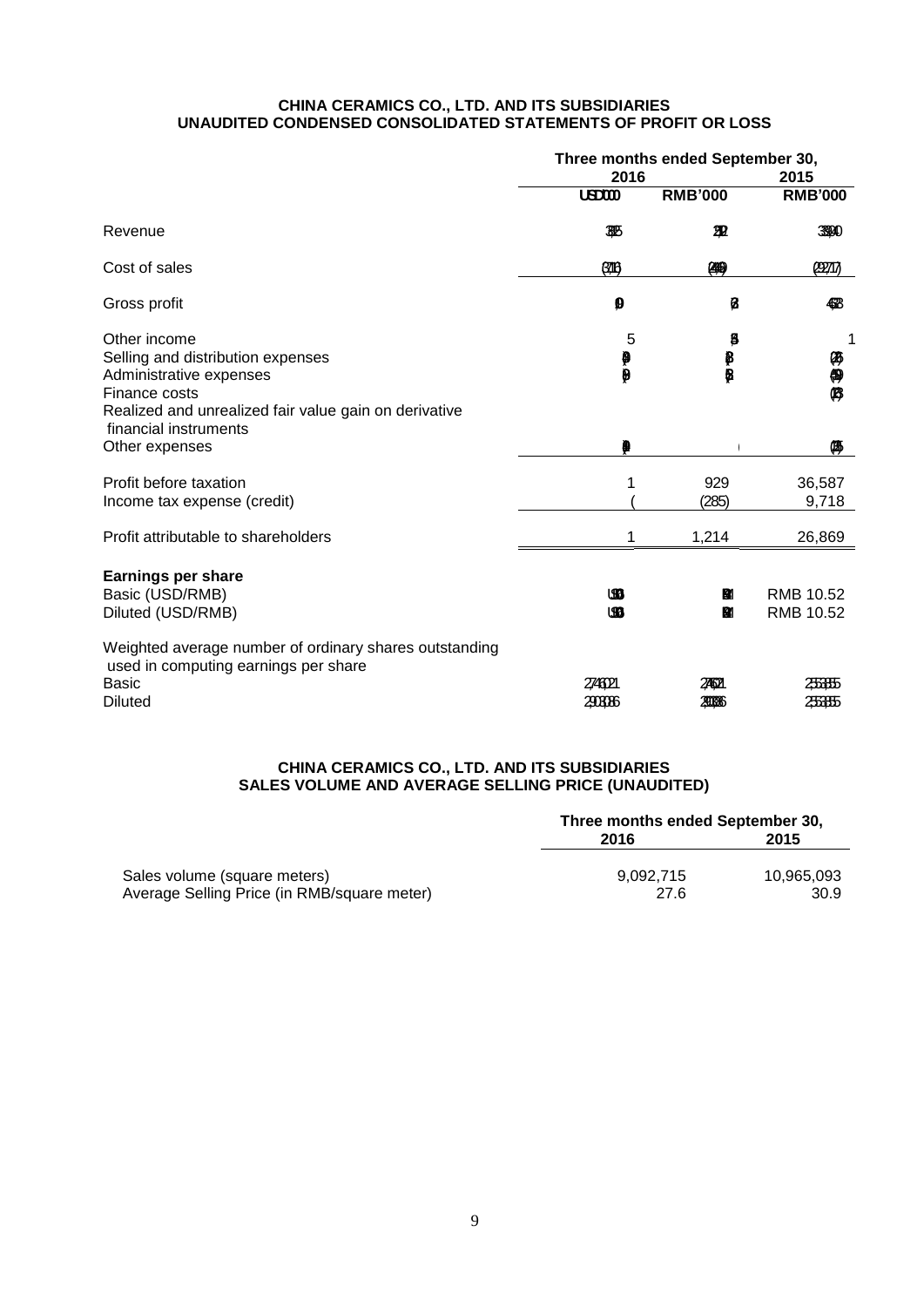### **CHINA CERAMICS CO., LTD. AND ITS SUBSIDIARIES UNAUDITED CONDENSED CONSOLIDATED STATEMENTS OF PROFIT OR LOSS**

|                                                                                                                                                        | Nine months ended September 30,<br>2016<br>2015 |                        |                        |
|--------------------------------------------------------------------------------------------------------------------------------------------------------|-------------------------------------------------|------------------------|------------------------|
|                                                                                                                                                        | <b>USD000</b>                                   | <b>RMB'000</b>         | <b>RMB'000</b>         |
| Revenue                                                                                                                                                | <b>THE</b>                                      | 92                     | 8882                   |
| Cost of sales                                                                                                                                          | 637                                             | 网                      | (7130)                 |
| Gross profit                                                                                                                                           | \$                                              | Ø                      | 952                    |
| Other income<br>Selling and distribution expenses<br>Administrative expenses<br>Finance costs<br>Realized and unrealized fair value loss on derivative | B<br>伸 界<br>P                                   | ß<br>Ø<br>φ            | 5<br>Ø)<br>(168)<br>傳  |
| financial instruments<br>Other expenses                                                                                                                | B                                               |                        | Ø                      |
| Profit/(loss) before taxation<br>Income tax expense                                                                                                    | 5                                               | ₿                      | 634<br>(1963)          |
| Profit/(loss) attributable to shareholders                                                                                                             |                                                 | 0                      | 488                    |
| Earnings/(loss) per share<br>Basic (USD/RMB)<br>Diluted (USD/RMB)                                                                                      | <b>USD 1.70</b><br><b>USD 1.61</b>              | RMB 11.18<br>RMB 10.58 | RMB 19.14<br>RMB 19.14 |
| Weighted average number of ordinary shares outstanding<br>used in computing earnings/(loss) per share<br><b>Basic</b><br><b>Diluted</b>                | 2,746,021<br>2,903,086                          | 2,746,021<br>2,903,086 | 2,553,855<br>2,553,855 |

## **CHINA CERAMICS CO., LTD. AND ITS SUBSIDIARIES SALES VOLUME AND AVERAGE SELLING PRICE (UNAUDITED)**

|                                             | Nine months ended September 30, |            |  |
|---------------------------------------------|---------------------------------|------------|--|
|                                             | 2016                            | 2015       |  |
| Sales volume (square meters)                | 19.805.659                      | 26.394.056 |  |
| Average Selling Price (in RMB/square meter) | 29.9                            | 30.6       |  |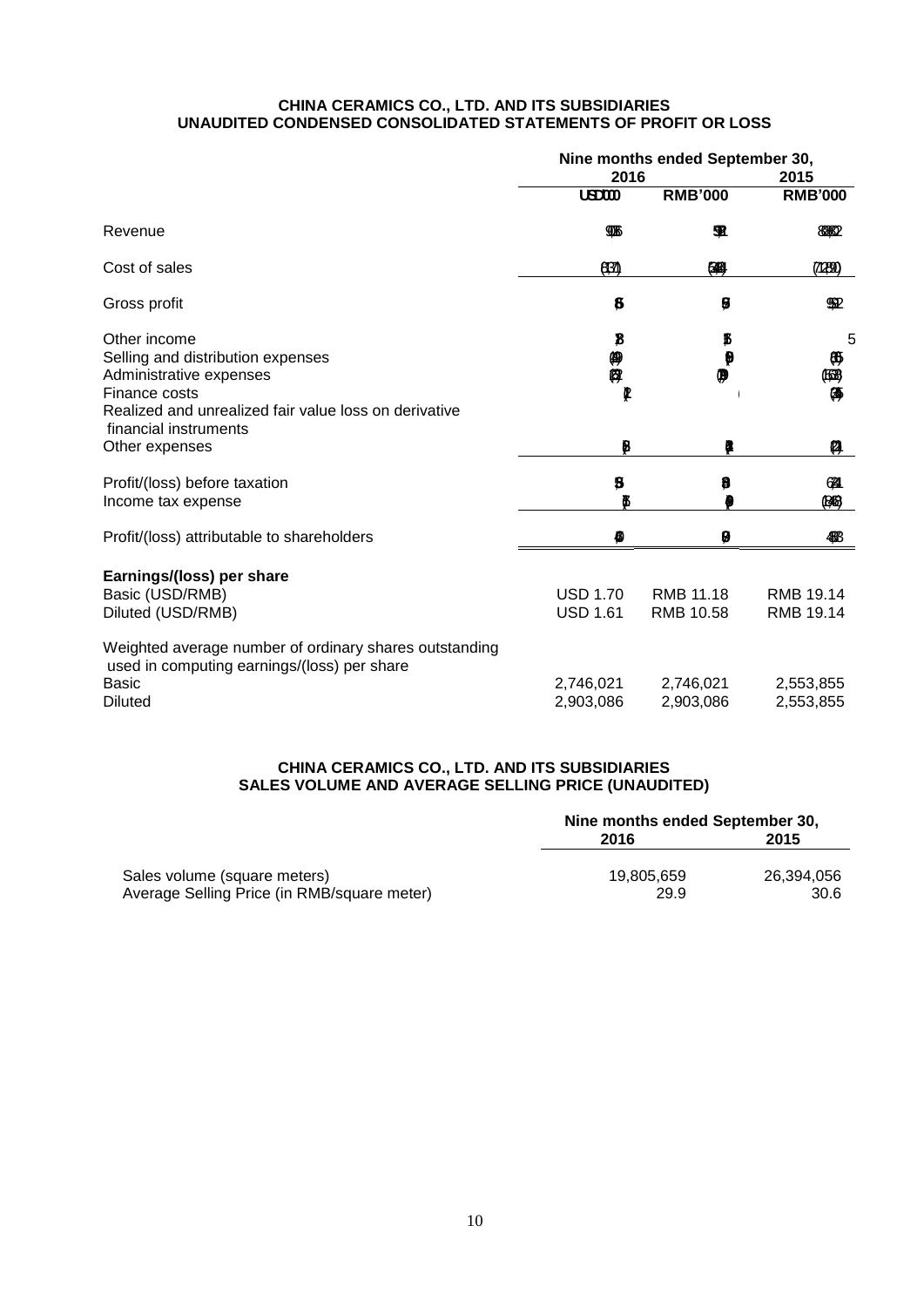## **CHINA CERAMICS CO., LTD. AND ITS SUBSIDIARIES UNAUDITED CONDENSED CONSOLIDATED STATEMENTS OF CASH FLOWS**

|                                                     | For the three months ended September 30, |                 |                |
|-----------------------------------------------------|------------------------------------------|-----------------|----------------|
|                                                     | 2016                                     |                 | 2015           |
|                                                     | <b>USD'000</b>                           | <b>RMB'000</b>  | <b>RMB'000</b> |
| Cash flows from operating activities                |                                          |                 |                |
| Profit before taxation                              | 122                                      | 929             | 36,587         |
| Adjustments for                                     |                                          |                 |                |
| Amortization of land use rights                     | 14                                       | 91              | 167            |
| Depreciation of property, plant and equipment       | 1,655                                    | 11,115          | 16,951         |
| Write down of inventories                           | 2,527                                    | 16,848          | 3,992          |
| Finance costs                                       |                                          |                 | 1,263          |
| Interest income                                     | (2)                                      | (23)            | (206)          |
| Foreign exchange loss                               |                                          |                 | 1,002          |
| Operating cash flows before working capital changes | 4,316                                    | 28,960          | 59,756         |
| Increase in inventories                             | (90)                                     | (475)           | (4,079)        |
| Increase in trade receivables                       | (8,683)                                  | (58, 300)       | (139, 057)     |
| Decrease in other receivables and prepayments       | 1,160                                    | 7,749           | 2,750          |
| Increase in trade payables                          | 6,004                                    | 40,105          | 49,384         |
| Increase in accrued liabilities, other payables and |                                          |                 |                |
| amounts owed to a related party                     | 1,203                                    | 8,038           | 9,388          |
| Cash used in operations                             | 3,910                                    | 26,077          | (21, 858)      |
| Interest paid                                       |                                          |                 | (1,263)        |
| Income tax paid                                     | (605)                                    | (4,053)         | (5, 131)       |
| Net cash provided by (used) in operating activities | 3,305                                    | 22,024          | (28, 252)      |
| Cash flows from investing activities                |                                          |                 |                |
| Interest received                                   | $\overline{2}$                           | 23              | 206            |
| Net cash generated from investing activities        | $\overline{2}$                           | $\overline{23}$ | 206            |
| Cash flows from financing activities                |                                          |                 |                |
| Issue of share capital                              | 155                                      | 1,056           |                |
| Repayment of short term loan                        |                                          |                 | (1, 356)       |
| Net cash used in financing activities               | 155                                      | 1,056           | (1, 356)       |
| Net decrease in cash and cash equivalents           | 3,462                                    | 23,103          | (29, 402)      |
| Cash and cash equivalents, beginning of period      | 500                                      | 3,324           | 255,855        |
| Effect of foreign exchange rate differences         | (120)                                    | (804)           | (135)          |
| Cash and cash equivalents, end of period            | 3,842                                    | 25,623          | 226,318        |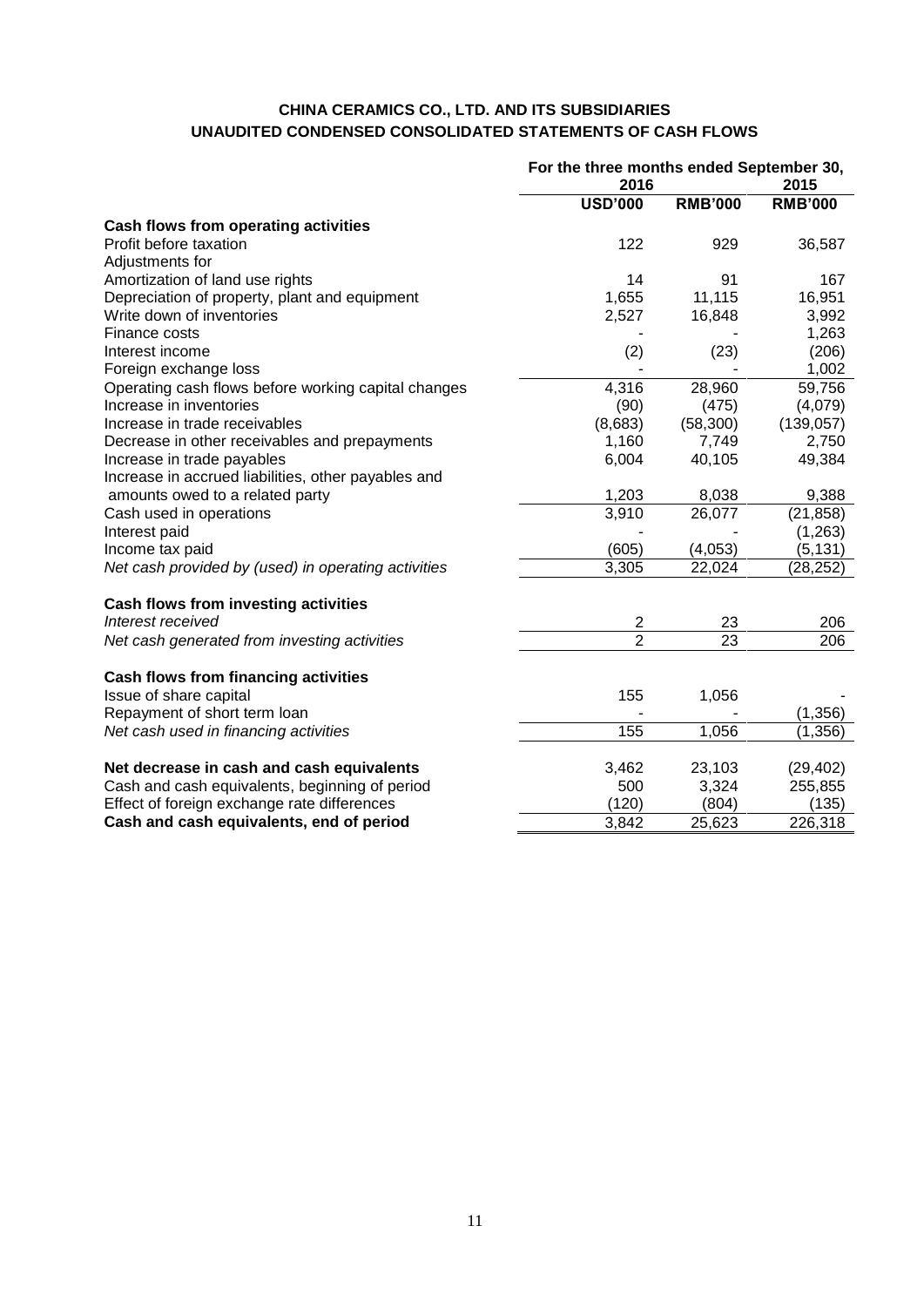## **CHINA CERAMICS CO., LTD. AND ITS SUBSIDIARIES UNAUDITED CONDENSED CONSOLIDATED STATEMENTS OF CASH FLOWS**

| 2016<br>2015<br><b>USD'000</b><br><b>RMB'000</b><br><b>RMB'000</b><br>5,310<br>35,408<br>67,341<br>278<br>42<br>501<br>5,024<br>33,505<br>50,967<br>(Gain)/loss on disposal of property, plant and equipment<br>(2)<br>Write down of inventories<br>2,346<br>11,547<br>15,644<br>118<br>786<br>3,345<br>(266)<br>(596)<br>(1,777)<br>Foreign exchange loss<br>972<br>12,574<br>83,844<br>134,075<br>Operating cash flows before working capital changes<br>5,363<br>3,314<br>Decrease/(increase) in inventories<br>35,763<br>(26, 266)<br>Increase in trade receivables<br>(175, 157)<br>(50, 394)<br>1,809<br>(Increase)/decrease in other receivables and prepayments<br>12,064<br>(4,782)<br>Increase in trade payables<br>9,002<br>60,030<br>91,589<br>1,883<br>Increase in accrued liabilities, other payables and amounts<br>12,556<br>owed to a related party<br>10,858<br>4,365<br>184,660<br>Cash generated from operations<br>29,100<br>(3,357)<br>Interest paid<br>(118)<br>(786)<br>(1, 561)<br>(10, 407)<br>Income tax paid<br>(13, 785)<br>2,686<br>Net cash generated from operating activities<br>17,907<br>167,518<br>50<br>6,249<br>41,672<br>266<br>1,777<br>596<br>6,515<br>43,449<br>646<br><b>Cash flows from financing activities</b><br>Proceed from short-term loans<br>35,000<br>Repayment of short-term loans<br>(6,010)<br>(40,076)<br>(36, 356)<br>(1,505)<br>927<br>6,185<br>(5,083)<br>(33, 891)<br>(2,861) |                                                        | For the nine months ended September 30, |  |  |
|--------------------------------------------------------------------------------------------------------------------------------------------------------------------------------------------------------------------------------------------------------------------------------------------------------------------------------------------------------------------------------------------------------------------------------------------------------------------------------------------------------------------------------------------------------------------------------------------------------------------------------------------------------------------------------------------------------------------------------------------------------------------------------------------------------------------------------------------------------------------------------------------------------------------------------------------------------------------------------------------------------------------------------------------------------------------------------------------------------------------------------------------------------------------------------------------------------------------------------------------------------------------------------------------------------------------------------------------------------------------------------------------------------------------------------------------|--------------------------------------------------------|-----------------------------------------|--|--|
|                                                                                                                                                                                                                                                                                                                                                                                                                                                                                                                                                                                                                                                                                                                                                                                                                                                                                                                                                                                                                                                                                                                                                                                                                                                                                                                                                                                                                                            |                                                        |                                         |  |  |
|                                                                                                                                                                                                                                                                                                                                                                                                                                                                                                                                                                                                                                                                                                                                                                                                                                                                                                                                                                                                                                                                                                                                                                                                                                                                                                                                                                                                                                            |                                                        |                                         |  |  |
|                                                                                                                                                                                                                                                                                                                                                                                                                                                                                                                                                                                                                                                                                                                                                                                                                                                                                                                                                                                                                                                                                                                                                                                                                                                                                                                                                                                                                                            | Cash flows from operating activities                   |                                         |  |  |
|                                                                                                                                                                                                                                                                                                                                                                                                                                                                                                                                                                                                                                                                                                                                                                                                                                                                                                                                                                                                                                                                                                                                                                                                                                                                                                                                                                                                                                            | Profit/ (loss) before taxation                         |                                         |  |  |
|                                                                                                                                                                                                                                                                                                                                                                                                                                                                                                                                                                                                                                                                                                                                                                                                                                                                                                                                                                                                                                                                                                                                                                                                                                                                                                                                                                                                                                            | Adjustments for                                        |                                         |  |  |
|                                                                                                                                                                                                                                                                                                                                                                                                                                                                                                                                                                                                                                                                                                                                                                                                                                                                                                                                                                                                                                                                                                                                                                                                                                                                                                                                                                                                                                            | Amortization of land use rights                        |                                         |  |  |
|                                                                                                                                                                                                                                                                                                                                                                                                                                                                                                                                                                                                                                                                                                                                                                                                                                                                                                                                                                                                                                                                                                                                                                                                                                                                                                                                                                                                                                            | Depreciation of property, plant and equipment          |                                         |  |  |
|                                                                                                                                                                                                                                                                                                                                                                                                                                                                                                                                                                                                                                                                                                                                                                                                                                                                                                                                                                                                                                                                                                                                                                                                                                                                                                                                                                                                                                            |                                                        |                                         |  |  |
|                                                                                                                                                                                                                                                                                                                                                                                                                                                                                                                                                                                                                                                                                                                                                                                                                                                                                                                                                                                                                                                                                                                                                                                                                                                                                                                                                                                                                                            |                                                        |                                         |  |  |
|                                                                                                                                                                                                                                                                                                                                                                                                                                                                                                                                                                                                                                                                                                                                                                                                                                                                                                                                                                                                                                                                                                                                                                                                                                                                                                                                                                                                                                            | Finance costs                                          |                                         |  |  |
|                                                                                                                                                                                                                                                                                                                                                                                                                                                                                                                                                                                                                                                                                                                                                                                                                                                                                                                                                                                                                                                                                                                                                                                                                                                                                                                                                                                                                                            | Interest income                                        |                                         |  |  |
|                                                                                                                                                                                                                                                                                                                                                                                                                                                                                                                                                                                                                                                                                                                                                                                                                                                                                                                                                                                                                                                                                                                                                                                                                                                                                                                                                                                                                                            |                                                        |                                         |  |  |
|                                                                                                                                                                                                                                                                                                                                                                                                                                                                                                                                                                                                                                                                                                                                                                                                                                                                                                                                                                                                                                                                                                                                                                                                                                                                                                                                                                                                                                            |                                                        |                                         |  |  |
|                                                                                                                                                                                                                                                                                                                                                                                                                                                                                                                                                                                                                                                                                                                                                                                                                                                                                                                                                                                                                                                                                                                                                                                                                                                                                                                                                                                                                                            |                                                        |                                         |  |  |
|                                                                                                                                                                                                                                                                                                                                                                                                                                                                                                                                                                                                                                                                                                                                                                                                                                                                                                                                                                                                                                                                                                                                                                                                                                                                                                                                                                                                                                            |                                                        |                                         |  |  |
|                                                                                                                                                                                                                                                                                                                                                                                                                                                                                                                                                                                                                                                                                                                                                                                                                                                                                                                                                                                                                                                                                                                                                                                                                                                                                                                                                                                                                                            |                                                        |                                         |  |  |
|                                                                                                                                                                                                                                                                                                                                                                                                                                                                                                                                                                                                                                                                                                                                                                                                                                                                                                                                                                                                                                                                                                                                                                                                                                                                                                                                                                                                                                            |                                                        |                                         |  |  |
|                                                                                                                                                                                                                                                                                                                                                                                                                                                                                                                                                                                                                                                                                                                                                                                                                                                                                                                                                                                                                                                                                                                                                                                                                                                                                                                                                                                                                                            |                                                        |                                         |  |  |
|                                                                                                                                                                                                                                                                                                                                                                                                                                                                                                                                                                                                                                                                                                                                                                                                                                                                                                                                                                                                                                                                                                                                                                                                                                                                                                                                                                                                                                            |                                                        |                                         |  |  |
|                                                                                                                                                                                                                                                                                                                                                                                                                                                                                                                                                                                                                                                                                                                                                                                                                                                                                                                                                                                                                                                                                                                                                                                                                                                                                                                                                                                                                                            |                                                        |                                         |  |  |
|                                                                                                                                                                                                                                                                                                                                                                                                                                                                                                                                                                                                                                                                                                                                                                                                                                                                                                                                                                                                                                                                                                                                                                                                                                                                                                                                                                                                                                            |                                                        |                                         |  |  |
|                                                                                                                                                                                                                                                                                                                                                                                                                                                                                                                                                                                                                                                                                                                                                                                                                                                                                                                                                                                                                                                                                                                                                                                                                                                                                                                                                                                                                                            |                                                        |                                         |  |  |
|                                                                                                                                                                                                                                                                                                                                                                                                                                                                                                                                                                                                                                                                                                                                                                                                                                                                                                                                                                                                                                                                                                                                                                                                                                                                                                                                                                                                                                            |                                                        |                                         |  |  |
|                                                                                                                                                                                                                                                                                                                                                                                                                                                                                                                                                                                                                                                                                                                                                                                                                                                                                                                                                                                                                                                                                                                                                                                                                                                                                                                                                                                                                                            | Cash flows from investing activities                   |                                         |  |  |
|                                                                                                                                                                                                                                                                                                                                                                                                                                                                                                                                                                                                                                                                                                                                                                                                                                                                                                                                                                                                                                                                                                                                                                                                                                                                                                                                                                                                                                            | Proceed from disposal of property, plant and equipment |                                         |  |  |
|                                                                                                                                                                                                                                                                                                                                                                                                                                                                                                                                                                                                                                                                                                                                                                                                                                                                                                                                                                                                                                                                                                                                                                                                                                                                                                                                                                                                                                            | Increase in restricted cash                            |                                         |  |  |
|                                                                                                                                                                                                                                                                                                                                                                                                                                                                                                                                                                                                                                                                                                                                                                                                                                                                                                                                                                                                                                                                                                                                                                                                                                                                                                                                                                                                                                            | Interest received                                      |                                         |  |  |
|                                                                                                                                                                                                                                                                                                                                                                                                                                                                                                                                                                                                                                                                                                                                                                                                                                                                                                                                                                                                                                                                                                                                                                                                                                                                                                                                                                                                                                            | Net cash generated from investing activities           |                                         |  |  |
|                                                                                                                                                                                                                                                                                                                                                                                                                                                                                                                                                                                                                                                                                                                                                                                                                                                                                                                                                                                                                                                                                                                                                                                                                                                                                                                                                                                                                                            |                                                        |                                         |  |  |
|                                                                                                                                                                                                                                                                                                                                                                                                                                                                                                                                                                                                                                                                                                                                                                                                                                                                                                                                                                                                                                                                                                                                                                                                                                                                                                                                                                                                                                            |                                                        |                                         |  |  |
|                                                                                                                                                                                                                                                                                                                                                                                                                                                                                                                                                                                                                                                                                                                                                                                                                                                                                                                                                                                                                                                                                                                                                                                                                                                                                                                                                                                                                                            |                                                        |                                         |  |  |
|                                                                                                                                                                                                                                                                                                                                                                                                                                                                                                                                                                                                                                                                                                                                                                                                                                                                                                                                                                                                                                                                                                                                                                                                                                                                                                                                                                                                                                            | Dividend paid                                          |                                         |  |  |
|                                                                                                                                                                                                                                                                                                                                                                                                                                                                                                                                                                                                                                                                                                                                                                                                                                                                                                                                                                                                                                                                                                                                                                                                                                                                                                                                                                                                                                            | Issue of share capital                                 |                                         |  |  |
|                                                                                                                                                                                                                                                                                                                                                                                                                                                                                                                                                                                                                                                                                                                                                                                                                                                                                                                                                                                                                                                                                                                                                                                                                                                                                                                                                                                                                                            | Net cash used in financing activities                  |                                         |  |  |
| 4,118<br>165,303<br>27,465                                                                                                                                                                                                                                                                                                                                                                                                                                                                                                                                                                                                                                                                                                                                                                                                                                                                                                                                                                                                                                                                                                                                                                                                                                                                                                                                                                                                                 | Net increase in cash and cash equivalents              |                                         |  |  |
| 77<br>514<br>61,155                                                                                                                                                                                                                                                                                                                                                                                                                                                                                                                                                                                                                                                                                                                                                                                                                                                                                                                                                                                                                                                                                                                                                                                                                                                                                                                                                                                                                        | Cash and cash equivalents, beginning of period         |                                         |  |  |
| (353)<br>(2, 356)<br>(140)                                                                                                                                                                                                                                                                                                                                                                                                                                                                                                                                                                                                                                                                                                                                                                                                                                                                                                                                                                                                                                                                                                                                                                                                                                                                                                                                                                                                                 | Effect of foreign exchange rate differences            |                                         |  |  |
| 226,318<br>3,842<br>25,623                                                                                                                                                                                                                                                                                                                                                                                                                                                                                                                                                                                                                                                                                                                                                                                                                                                                                                                                                                                                                                                                                                                                                                                                                                                                                                                                                                                                                 | Cash and cash equivalents, end of period               |                                         |  |  |